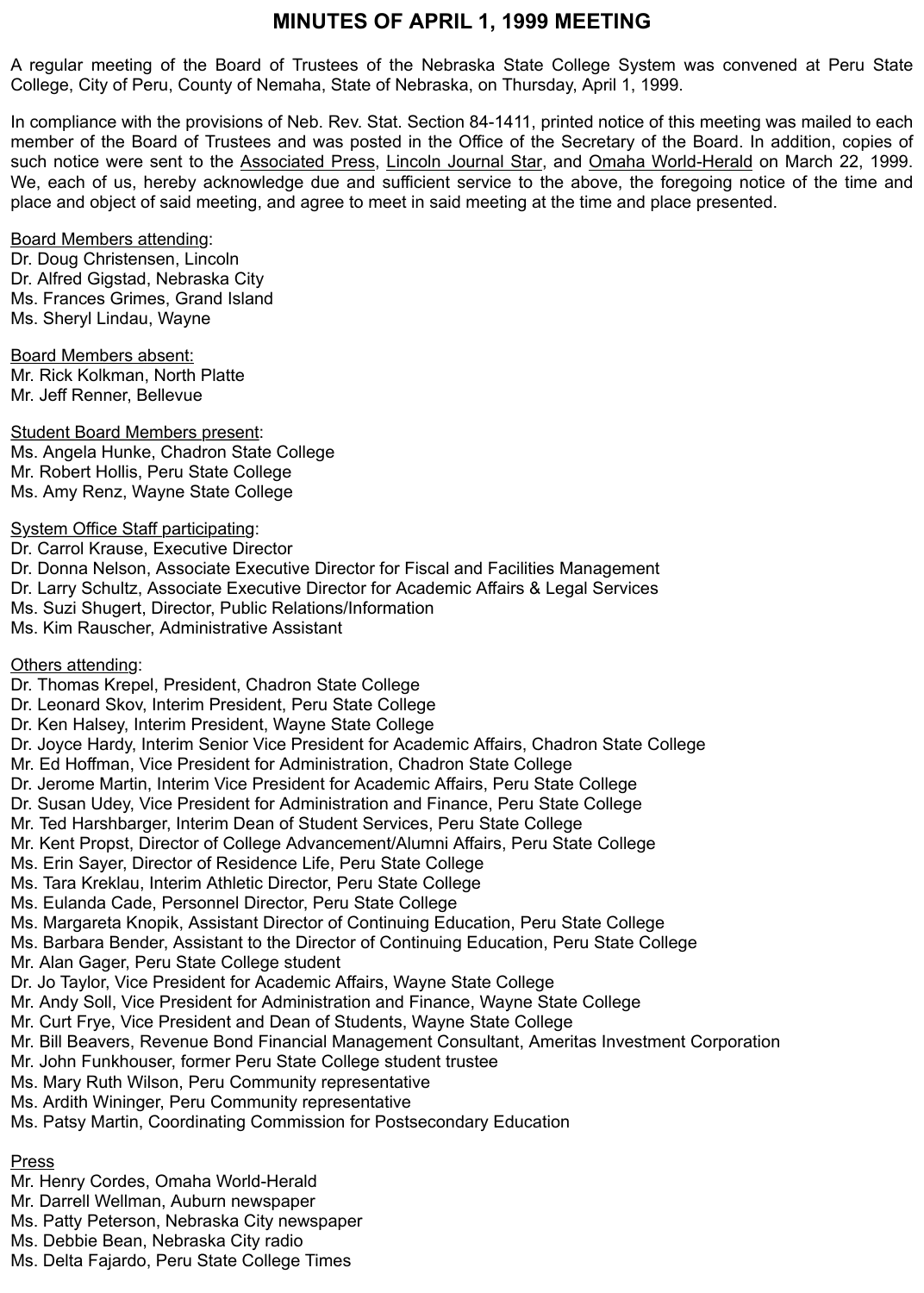### **PUBLIC SESSION -- CALL TO ORDER**

The meeting was called to order at 12:50 p.m. A roll call was taken: Christensen, Gigstad, Grimes, and Lindau; Hollis, Hunke and Renz were present. Kolkman and Renner were absent.

# **APPROVAL OF THE AGENDA**

Dr. Christensen moved and Ms. Grimes seconded a motion to approve the agenda with the addition of item 5.C.(15a) —Peru State College Bond Anticipation Notes Resolution. Christensen, Gigstad, Grimes, and Lindau; Hollis, Hunke and Renz voted aye. Motion carried.

# **PUBLIC COMMENTS**

None

# **APPROVAL OF MINUTES FROM THE FEBRUARY 26, 1999 MEETING**

Ms. Grimes moved and Ms. Lindau seconded a motion to approve the minutes of the February 26, 1999 meeting. Christensen, Gigstad, Grimes, and Lindau; Hollis, Hunke and Renz voted aye. Motion carried.

# **NEW BUSINESS**

# **Update on Peru State College Benchmarks**

On December 1, 1998, the Coordinating Commission submitted its study entitled, "Postsecondary Education Needs of Southeast Nebraska" to the Governor. The report included a recommendation (Option 1) that would "keep an improved Peru State College campus in the town of Peru and add collaborative learning centers throughout southeast Nebraska." One of the key elements of Option 1 was that the Board of Trustees, Peru State College administrators, faculty and staff would establish benchmarks and appropriate timelines for the accomplishment of needed improvements at Peru State College.

The Commission determined that the success of this option depends on the College making substantial progress toward various key objectives and benchmarks, including:

- Improvements to campus facilities
- Improved facility utilization
- Improved retention of students
- Improved academic programming and assessment processes
- Improved community amenities
- Improved faculty, staff and student diversity
- Improved support from the community and surrounding area
- Improved Foundation/alumni support
- Development of learning centers in other communities in Southeast Nebraska
- Improved recruitment of students, especially those students from urban areas who could benefit from Peru State College's admission policies and ability to provide more individualized attention to students; and transfer students, particularly students from the two community college systems in the Peru State College service area: Metropolitan Community College and Southeast Community College.

By April 1, 1999, a set of benchmarks to be achieved by Peru State College, the methods of measuring progress toward their accomplishment, and a reasonable timetable for their achievement within the next three biennia was to be submitted to the Commission for its consideration. Annual reports of progress toward the benchmarks are to be provided by Peru State College during the six-year period.

Peru State College has developed a strategic plan and presented it to the Board of Trustees prior to submission to the Coordinating Commission. The plan identifies the following key outcome planning areas and assessments:

• Improved educational service to southeast Nebraska

Assessment: Peru State College commits to an annual review of educational programs, with analysis of the response to the needs of the service area, the development of learning center programs, the status of collaboration efforts, and the academic assessment activities. Additionally, the diversity component of the curriculum will be evaluated in the annual Campus Diversity Report.

Student enrollment retention

Assessment: Peru State College commits to an annual review of the retention and recruitment of new students, including transfer students. The annual report will specifically track student categories, show trends, and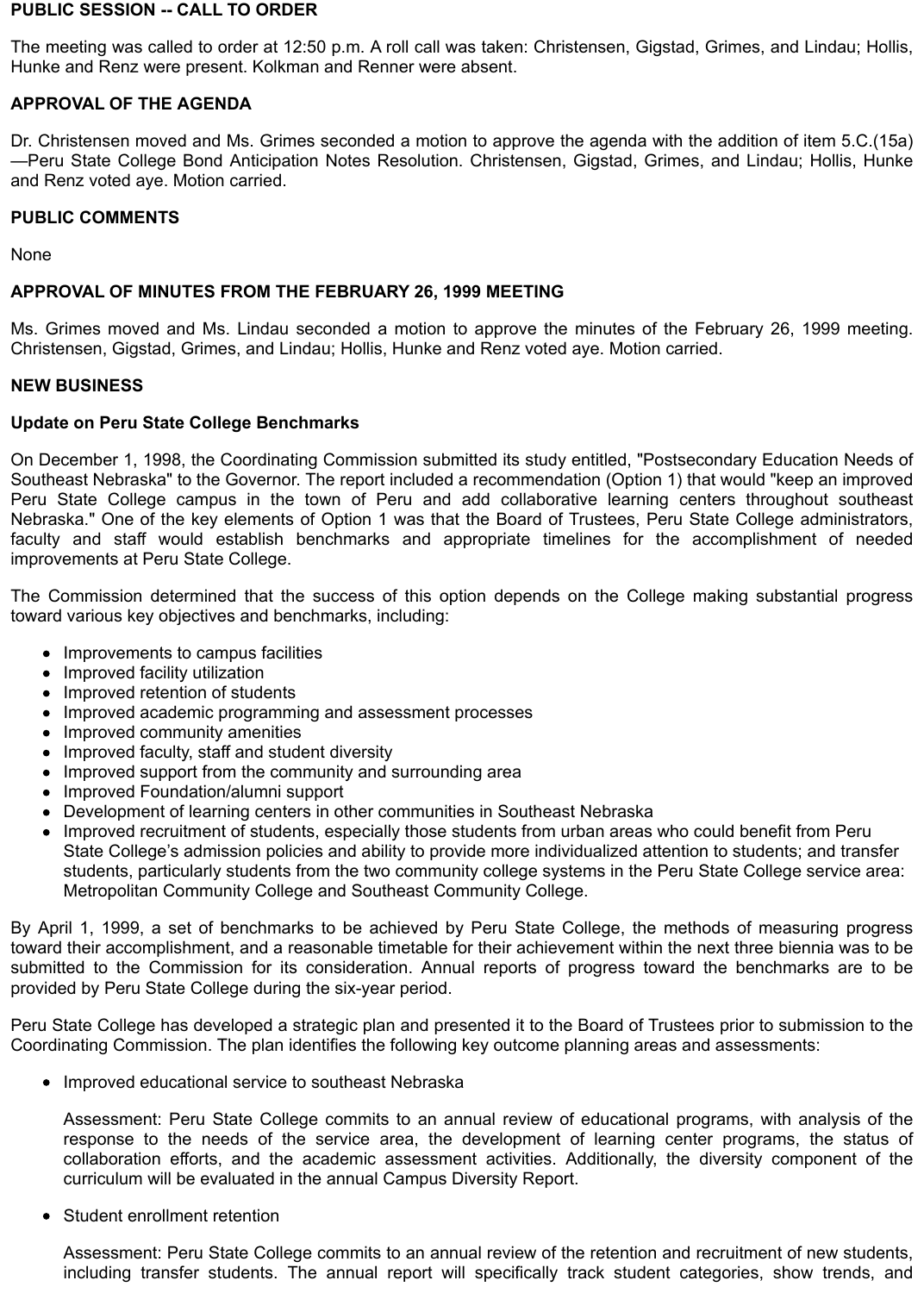compare the levels at Peru State College to national standards.

Efficient and effective campus operations

Assessment: Peru State College commits to an annual review of campus efficiency and effectiveness measures, to include analysis of use rates for classrooms and laboratories and comparisons to national standards. After the Campus master Plan is completed the annual report will include an evaluation of how developments support the master plan concept.

Faculty and staff development

Assessment: Peru State College commits to an annual review of the faculty and staff development programs, and to an annual planning session between the appropriate administrators and the individual campus senates.

Campus governance

Assessment: Peru State College commits to an annual review of the status of shared governance and to a meeting to specifically discuss governance issues between the President, Vice Presidents, Dean of Students, and the three campus senates.

Alumni and Foundation support

Assessment: The Foundation Executive Director will provide an annual report to the President of the College on the level of support provided to the College. If appropriate data is available, this report will compare the Foundation support to national, state, or peer group norms.

Community relationships  $\bullet$ 

Assessment: The College-Community Coordinating Committee will submit an annual report on the status of support by the community and involvement of the campus in community and regional activities.

An annual progress report will be provided to the Board of Trustees by July 1 of each year through 2005.

Ms. Grimes moved and Dr. Christensen seconded a motion to approve the benchmarks developed by Peru State College and submit the document to the Coordinating Commission for Postsecondary Education. Christensen, Gigstad, Grimes, and Lindau; Hollis, Hunke and Renz voted aye. Motion carried.

# **Scope of Facilities Planning**

Dr. Christensen moved and Ms. Lindau seconded a motion to approve a restriction on the addition of new total net assignable square footage in facilities development at Peru State College. While individual projects may vary if necessary for functional effectiveness, the goal of the Board is to produce comparable reductions in other projects identified in the campus facilities master plan. This motion is based on an anticipated enrollment of 1,200 students and would need to be modified if enrollment exceeded this figure. Christensen, Gigstad, Grimes, and Lindau; Hollis, Hunke and Renz voted aye. Motion carried.

# **CONSENT AGENDA**

# **Personnel Recommendations**

# **Affirmative Action Reports and Reaffirmation Statements**

Each President submitted statements to the System Office reaffirming the college's commitment to offering equal employment and educational opportunities, and prohibiting discrimination based on political or religious opinions or affiliations, race, color, age, sex, national origin, marital status or handicap.

necessary for assessing wetland and upland habitat change. Workshops explore the affects of urbanization on wetlands using aerial photography, satellite imagery, and wetland maps, and introduce traditional mapping technology

# **Grant Applications**

Chadron State College Program: Wetland Education: WETMAAP: Lake Pontchartrain II Funding Source: Lake Pontchartrain Basin Foundation Amount Requested: \$24,998 Funding Period: 7/1/99-6/30/00 Grant includes indirect cost funds for the college's use. Grant will require in-kind funds of \$4,100 for work study, student intern and secretarial assistance. This grant application will provide funding for information and resources about wetlands and upland habitats from a geographic perspective through workshops and the Internet for the Northshore of Lake Pontchartrain, Louisiana. The grant offers four workshops that provide basic ecological concepts, technological skills, and methods of interpretation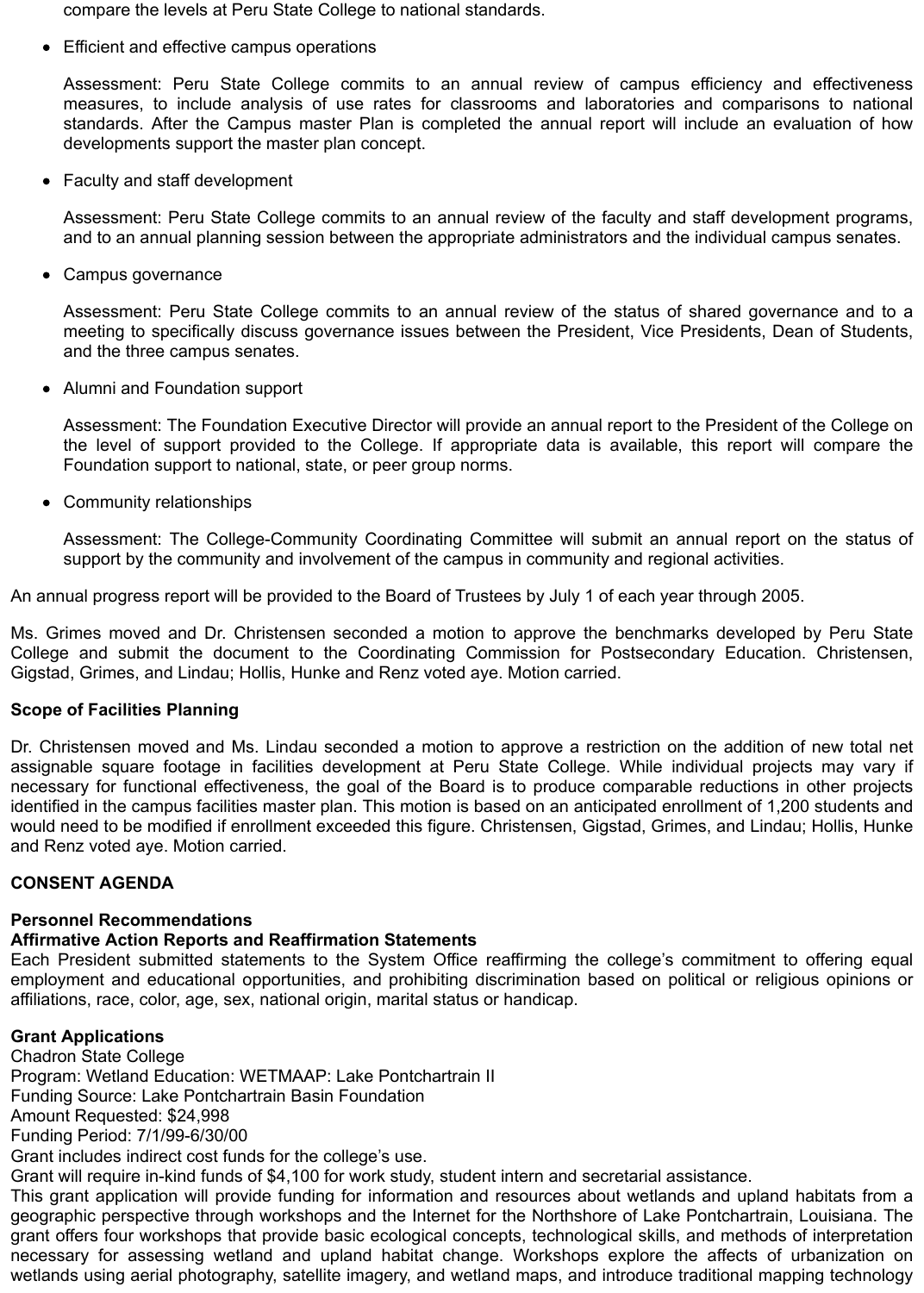into the classroom.

Peru State College Program: Solidworks Educational Grant Program Funding Source: Solidworks (private corporation) Amount Requested: \$22,500 (cash value of 15 software programs) Funding Period: N/A Grant provides software for educational institutions.

Wayne State College Program: The Lessons of the Century Funding Source: Nebraska Humanities Council Amount Requested: \$5,741 Funding Period: 1999-2000 Grant will require state matching funds of \$4,977 to be used for play production costs, a portion of the speaker's fee, phones, printing, postage and publicity. Grant will require in-kind funds to include faculty and staff time on the project and the use of office supplies, equipment and facilities.

This grant application will fund an art and humanities project built around the play *Café Zeitgeist* using film, lecture and seminar to be presented in October. It is intended to provide citizens of NE Nebraska with a century's end retrospective on the treatment of minorities around the world.

# **Grant Awards**

Peru State College Program: Solidworks Educational Grant Program Funding Source: Solidworks (private corporation) Amount Requested: \$22,500 (cash value of 15 software programs) Amount Awarded: \$22,500 Grant provides software for educational institutions.

Wayne State College Program: Nebraska Environmental Trust Funding Source: State of Nebraska Lottery Funds Amount Requested: \$12,917 Amount Awarded: \$3,000 Funding Period: 1999-2000 Grant will require state maintenance of effort. This grant application was for funding to establish an educational wetland on the Wayne State College campus. Funds were requested for soil excavation, plant collection and establishment, an educational sign and the initial biological surveys. Grant award will cover soil excavation.

Wayne State College Program: Nebraska Writing Project—Rural Institutes Funding Source: Eisenhower Professional Development Program (CCPE) Amount Requested: \$40,212 (two years) Amount Awarded: \$20,106 (one year) Funding Period: 2/1/99 – 9/30/00 Grant will require state matching funds of \$7,921 for telephones, travel, copying, promotion, and for summer session appointments for faculty conducting institute. Grant will require in-kind funds including professional staff time in administering and directing the project. Some of this support will come from staff at UNL. Grant will fund 0.10 new FTE. This grant award is for a one-year period to continue a Northeast Nebraska extension of the Nebraska Writing Project through Wayne State College, centered in a summer institute. In addition, the project will continue through yearlong writing support groups for teachers.

# **Wayne State College, 6-month Financial Statement**

# **Transfer of General Funds to Colleges**

The negotiated buy-out of Dr. Robert Burns' contract left an unspent balance of \$29,297 remaining in funds transferred from the State Colleges to the System Office for his salary and benefits. Unspent funds are being returned to the colleges as follows:

Chadron State College -- \$7,324.00 Peru State College -- \$14,649.00 Wayne State College -- \$7,324.00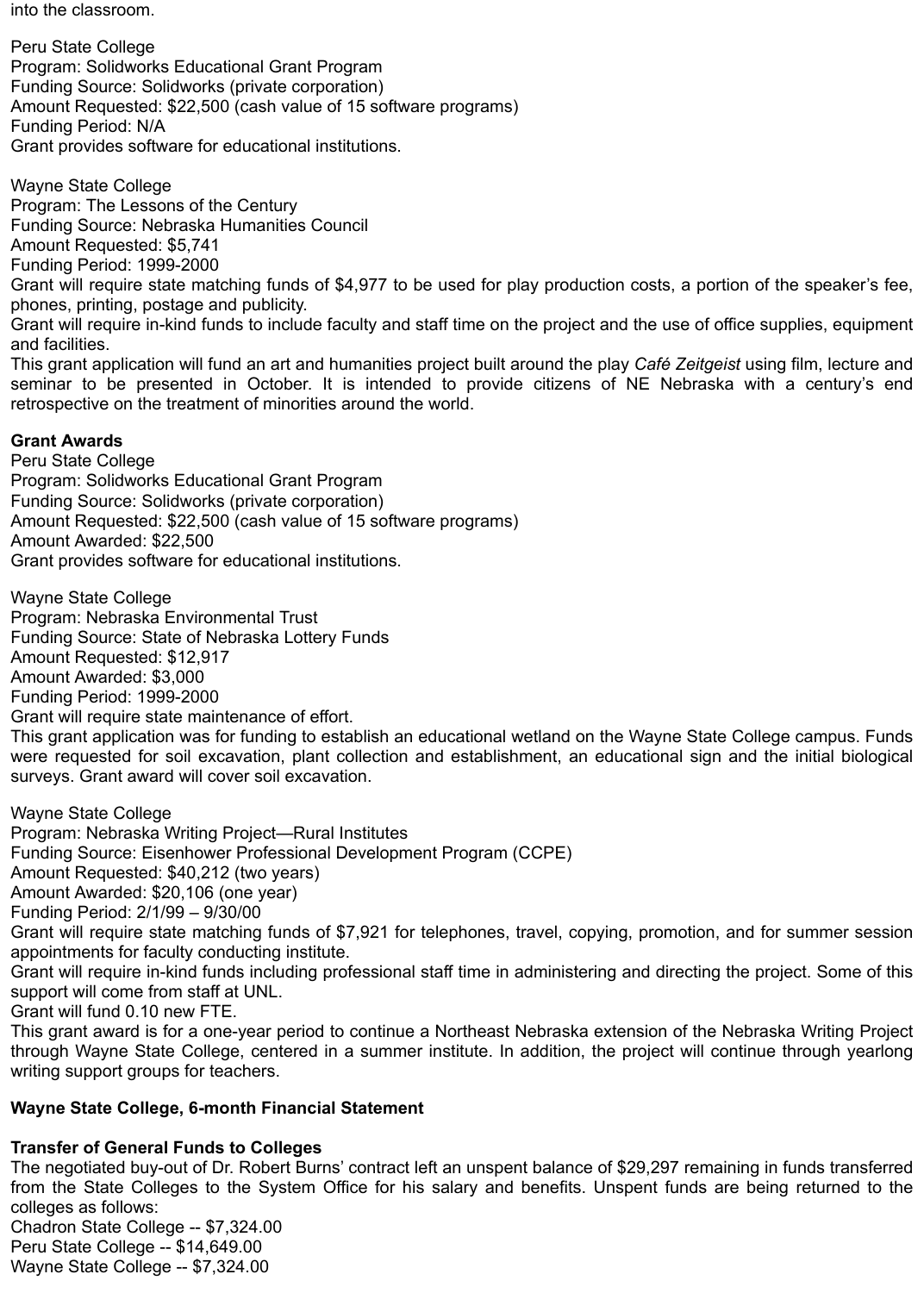#### **Contracts** None

# **Change Orders**

Wayne State College Studio Arts Building Change Order #3—Miscellaneous adjustments to specified work Change Order Amount: \$9,911 Fund Source: Private Funds, Cash Fund, Capital Improvement Fund Contractor: Beckenhauer Construction Inc. of Norfolk, NE

Wayne State College Connell Hall Change Order #10—Miscellaneous adjustments to specified work Change Order Amount: \$9,991 Fund Source: State Building Fund (General Fund) Contractor: Beckenhauer Construction Inc. of Norfolk, NE

# **LB 309 Fund Acceptance/Retrieval**

Peru State College Retrieval of \$765.76 for Heating Plant check valves; project has been completed. Allocation Date: 9/10/98 Allocation Amount: \$2,800.00 Retrieval Date: 2/22/99 Retrieval Amount: \$765.76 Total Project Cost: \$2,034.24

Wayne State College Allocation of \$15,000 for Rice Auditorium drainage correction. Allocation Date: 2/11/99 Allocation Amount: \$15,000.00 College Contribution: 2,650.00 Total Project Cost: \$17,650.00

# **Campus Physical Plant Reports**

# **Bookstore Contracts**

1999-00 bookstore contacts approved as follows: Chadron State College – Wallace's Bookstores, Inc. Peru State College – Peru State Advancement, Inc. Wayne State College – Barnes & Noble Bookstores, Inc.

# **Potential Occupancy and Income Reports 1999-2000**

# **Peru State College, Majors Hall Lease Renewal**

Ms. Grimes moved and Ms. Lindau seconded a motion to approve the Consent Agenda. Christensen, Gigstad, Grimes, and Lindau; Hollis, Hunke and Renz voted aye. Motion carried.

### **SUBCOMMITTEE AGENDA Academic Affairs, Student Life & Personnel Subcommittee Dr. Christensen, Committee Member**

# **Rank Promotion Recommendations**

Dr. Christensen moved and Ms. Grimes seconded a motion to approve the rank promotion recommendations for faculty as submitted by the State Colleges. Christensen, Gigstad, Grimes, and Lindau; Hollis, Hunke and Renz voted aye. Motion carried.

Chadron State College: Michael Bogner - Assistant Professor to Associate Professor Michael Leite - Assistant Professor to Associate Professor Sheryl Linch - Assistant Professor to Associate Professor Yvonne Moody - Assistant Professor to Associate Professor Mary Ann Rudy - Assistant Professor to Associate Professor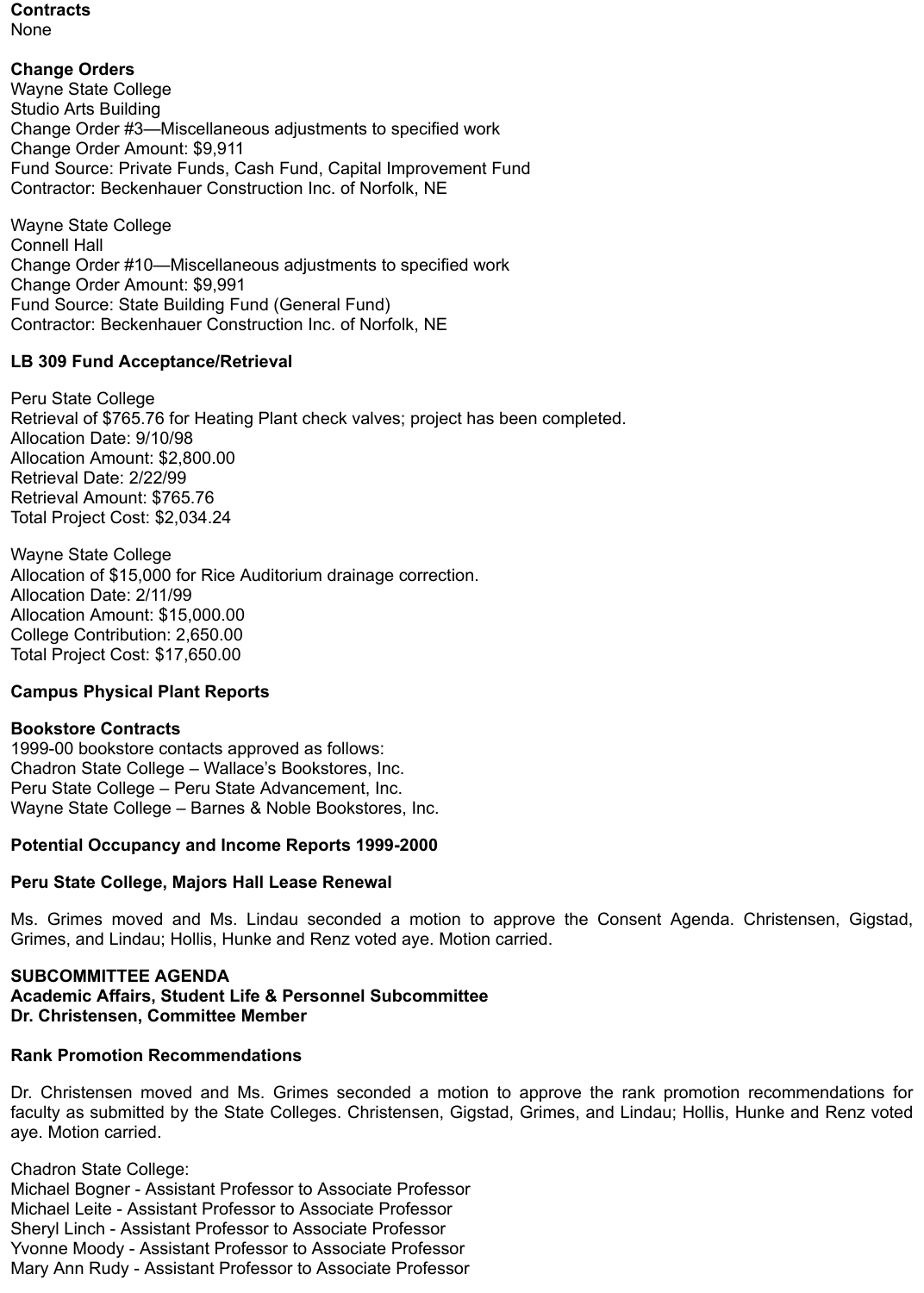Noranne Yeager - Assistant Professor to Associate Professor

Wayne State College: Randy Bertolas - Assistant Professor to Associate Professor Marian Borgmann-Ingwersen - Assistant Professor to Associate Professor Alan Bruflat - Associate Professor to Professor Larry Claussen - Associate Professor to Professor Gerald Conway - Assistant Professor to Associate Professor Glenn Kietzmann - Associate Professor to Professor Carolyn Linster - Associate Professor to Professor Stacy McMillen - Assistant Professor to Associate Professor Daniel Miller - Assistant Professor to Associate Professor Mark Mosher - Assistant Professor to Associate Professor Charles Parker - Assistant Professor to Associate Professor Deborah Whitt - Associate Professor to Professor Ronald Whitt - Associate Professor to Professor

#### **Tenure Recommendations**

Dr. Christensen moved and Ms. Grimes seconded a motion to approve the tenure recommendations for faculty as submitted by the State Colleges. Christensen, Gigstad, Grimes, and Lindau; Hollis, Hunke and Renz voted aye. Motion carried.

Chadron State College: Sheryl Linch Tracy Nobiling Noranne Yeager

Wayne State College: Randy Bertolas Larry Claussen Judity Lindberg Daniel Miller Mark Mosher Charles Parker Gary Volk

#### **1999 Teaching Excellence Award**

Dr. Christensen moved and Ms. Lindau seconded a motion to approve the recommendation of the Academic Affairs Subcommittee for the 1999 Teaching Excellence Award recipient, and submit that recommendation to the Lincoln Foundation for final approval. The nominees include Dr. Barb Limbach, Associate Professor of Business from Chadron State College; Dr. Thomas Ediger, Professor of Music from Peru State College; and Mr. Carl Rump, Associate Professor of Earth Sciences from Wayne State College. Christensen, Gigstad, Grimes, and Lindau; Hollis, Hunke and Renz voted aye. Motion carried.

#### **Policy and Procedural Manual Revisions**

Dr. Christensen moved and Ms. Lindau seconded a motion to give second-round and final approval of the following new policies:

Policy 3601: Posthumous Degrees Policy 5024: Presidential Associate Appointment Policy 5401: Early Retirement Incentive; Tenured Faculty

To give second-round and final approval of the following revised policies:

Policy 5112: Grant of Tenure; Faculty

Policy 5113: Promotion Criteria and Process; Faculty

Policy 5405: Retirement Plan; State College Employees

Policy 5511: Tuition Waiver; Professional Growth; State College Employees

Policy 5612: Catastrophic Leave Donation

And to give second-round and final approval to delete the following policies: Policy 5402: Voluntary Tenure Settlement Program; Tenured Faculty Policy 5601: Leaves of Absence Due to Disability; Temporary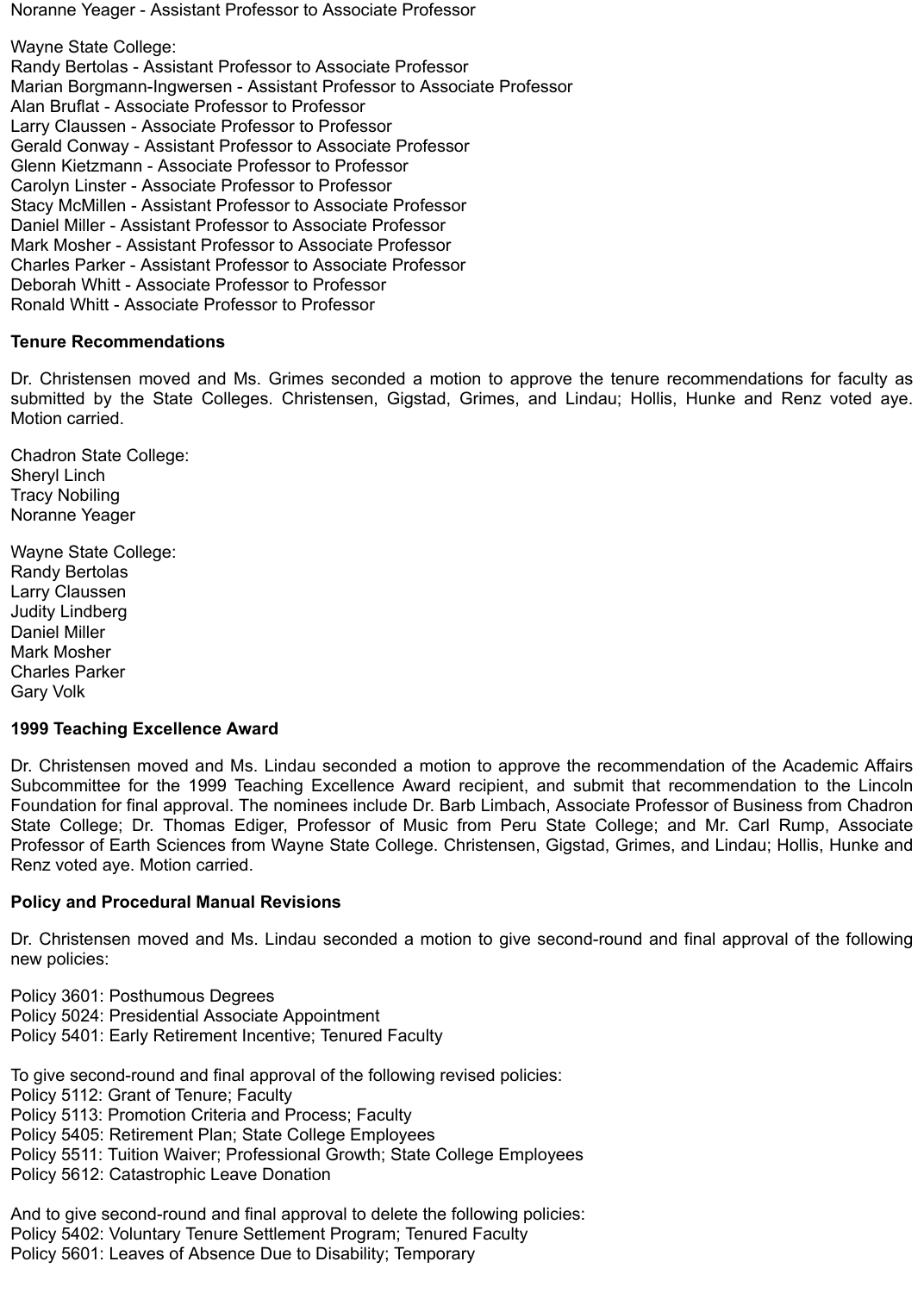Ms. Hunke raised some questions on behalf of the Chadron State College Student Senate regarding Policy 3601— Posthumous Degrees. As a result of the discussion, Student Trustees were encouraged to discuss with their respective Student Senates other forms of recognition to be presented posthumously if a student was in their second or third year at the time of death or withdrawal due to medical necessity relating to a terminal illness. Christensen, Gigstad, Grimes, and Lindau; Hollis, Hunke and Renz voted aye. Motion carried.

### **Business Affairs Subcommittee—Budget Status of Budget Recommendations**

Dr. Krause reported that the Appropriations Committee has completed its budget hearings for state agencies. It appears that the 3.5% pay plan will be funded, and a 4.0% tuition increase has been built into the budget recommendations. The Committee is currently debating an operating increase of 2.0%. Dr. Krause indicated that there might be a possibility of one-time funding for capital construction projects as well.

### **Business Affairs Subcommittee--Physical Plant Fran Grimes, Chair**

# **Program Statements for the LB 1100 Projects**

Ms. Grimes moved and Ms. Lindau seconded a motion to receive program statements for the LB 1100 projects as follows. (Representatives of the architectural firms had presented an outline of each program statement prior to the afternoon Public Session.)

Chadron State College – by Bahr Vermeer & Haecker of Lincoln, NE

- Administration Building Renovation
- Memorial Hall Renovation

Peru State College – by Clark Enersen Partners of Lincoln, NE

- Power Plant Renovation/Addition
- Old Gymnasium Renovation
- Library Renovation

Wayne State College – by DLR Group of Omaha, NE

• Memorial Stadium Renovation

Christensen, Gigstad, Grimes, and Lindau; Hollis, Hunke and Renz voted aye. Motion carried.

# **Contracts and Change Orders**

Ms. Grimes moved and Ms. Lindau seconded a motion to approve the following contracts provided by the State Colleges:

Chadron State College Administration Building foundation repairs Contract Amount: \$89,771 Fund Source: LB 309 Contractor: MAC Construction Inc. of Rapid City, SD

Chadron State College Athletic Grandstand east and west end expansion Contract Amount: \$254,380 Fund Source: Chadron State College Foundation Contractor: RCS Construction Inc. of Rapid City, SD

Wayne State College Rice Auditorium roof replacement Contract Amount: \$120,000 Fund Source: LB 309 Contractor: Magnum Builders of Fremont, NE

Wayne State College Campus-wide ADA survey Contract Amount: \$13,315 plus reimbursables Fund Source: LB 309 / LB 1108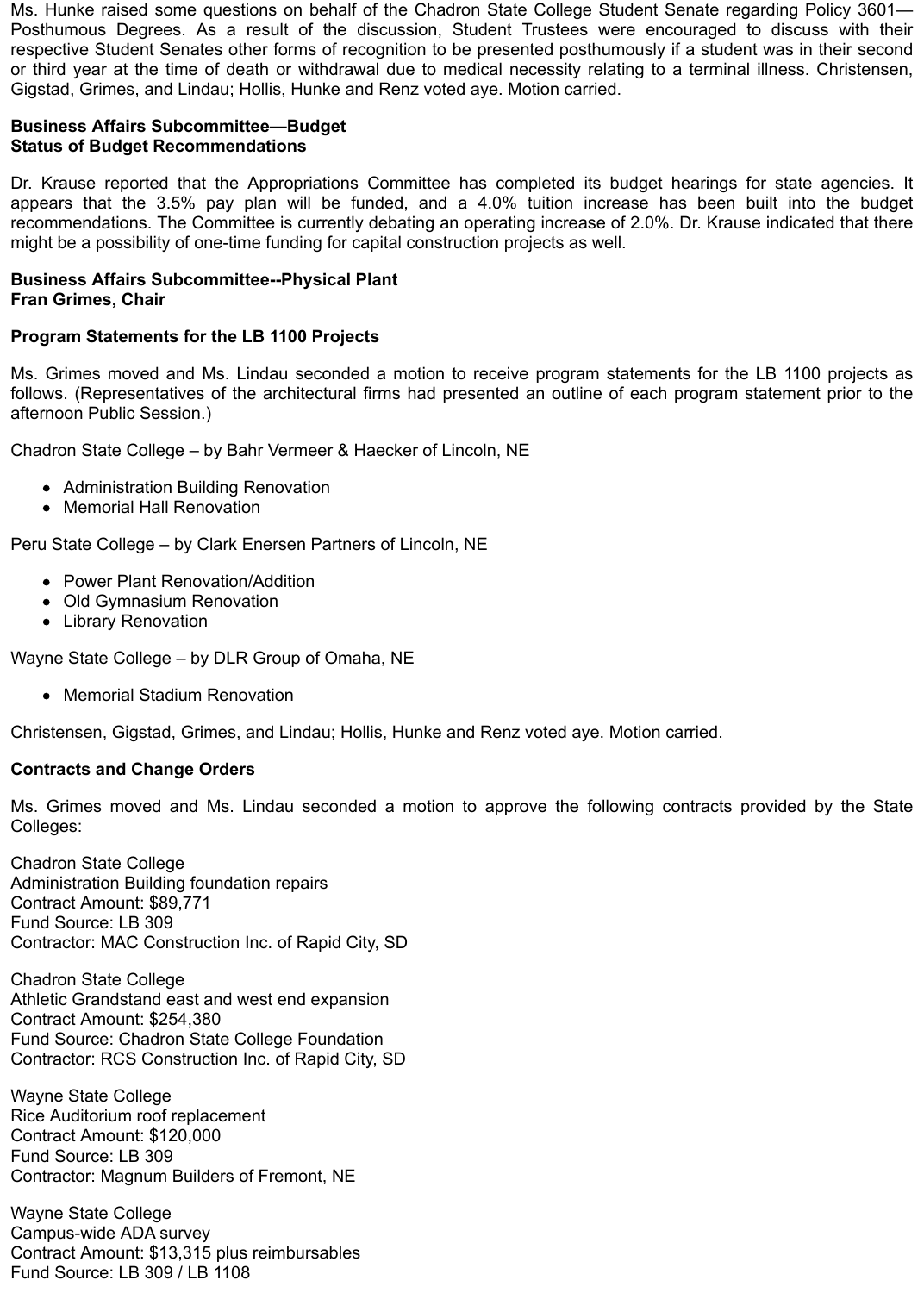Contractor: The Schemmer Associates

Christensen, Gigstad, Grimes, and Lindau; Hollis, Hunke and Renz voted aye. Motion carried.

# **Wayne State College, Studio Arts Building Substantial Completion**

Ms. Grimes moved and Ms. Lindau seconded a motion to ratify designation of substantial completion status for the Wayne State College Studio Arts Building project. Christensen, Gigstad, Grimes, and Lindau; Hollis, Hunke and Renz voted aye. Motion carried.

#### **Business Affairs Subcommittee—Revenue Bond Fran Grimes, Committee Member**

### **Chadron State College, Refinancing Bond Documents**

Ms. Grimes moved and Dr. Christensen seconded a motion to proceed with the necessary procedures to refinance the Chadron State College Refunding Bonds, Series 1994.

I.BE IT RESOLVED BY THE BOARD OF TRUSTEES OF THE NEBRASKA STATE COLLEGES (the "Board") that the Resolution entitled "First Supplemental Resolution authorizing the issuance of not to exceed Three Million Five Hundred Thousand Dollars (\$3,500,000) The Board of Trustees of the Nebraska State Colleges Chadron State College Student Fees and Facilities Revenue Refunding Bonds, Series 1999" (the "First Supplemental Resolution") in the form presented to the Board as Exhibit "A" and made a part hereof by reference is hereby approved, adopted, ratified and affirmed, together with such changes or modifications as the Chair of this Board, College counsel and bond counsel shall approve as being in the best interests of the Board and the Nebraska State Colleges.

II.BE IT FURTHER RESOLVED BY THE BOARD that The Board of Trustees of the Nebraska State Colleges Chadron State College Student Fees and Facilities Revenue Refunding Bonds, Series 1999, dated as of April 15, 1999 (the "1999 Bonds") authorized by the First Supplemental Resolution shall be sold to Ameritas Investment Corp. in an aggregate principal amount not to exceed \$3,500,000 at a true interest cost of not to exceed seven percent (7%) and with an underwriting discount of not to exceed two percent (2.00%) pursuant to a Bond Purchase Agreement dated the date of the execution and delivery thereof in the form presented to the Board as Exhibit "B" and made a part hereof by this reference, which Bond Purchase Agreement is hereby adopted, ratified, affirmed and approved, together with such changes or modifications as the Chair of this Board, College counsel and bond counsel shall approve as being in the best interests of the Board and the Nebraska State Colleges. The Executive Director is hereby authorized and directed to determine the principal amount of 1999 Bonds to be issued (not to exceed \$3,500,000), the principal maturities, interest rates thereof (not to exceed 7.00%), the redemption provisions thereof (with a premium of not to exceed 4.00%) and the underwriting discount (not to exceed 2.00%) and to take all necessary actions and execute all necessary documents to effect the sale of the 1999 Bonds.

III.BE IT FURTHER RESOLVED BY THE BOARD that the Preliminary Official Statement of the Board with respect to the 1999 Bonds, dated March 22, 1999 in the form presented to the Board as Exhibit "C", together with such changes or modifications as the Chair of this Board, College counsel and bond counsel shall approve as being in the best interests of the Board and the Nebraska State Colleges, and the final Official Statement to be dated as of the date of sale with respect to the 1999 Bonds, which final Official Statement shall include the terms of the 1999 Bonds, are hereby approved and authorized for delivery to the purchasers of the 1999 Bonds.

IV.BE IT FURTHER RESOLVED BY THE BOARD that the members and officers of this Board and the officials of the Nebraska State Colleges, or any of them, be, and they hereby are, and each of them hereby is, authorized and directed to take any and all action, including the execution of all papers, certificates, receipts and documents, they or any of them may deem necessary or desirable to effectuate, in accordance with the terms of the Resolutions pertaining thereto adopted at this meeting, the delivery and payment for the 1999 Bonds.

V.BE IT FURTHER RESOLVED BY THE BOARD that all actions heretofore taken for or on behalf of, or in the name of the Board, by any of the members or officers thereof or by any officers of the Nebraska State Colleges with respect to the authorization or offering for sale of the 1999 Bonds are hereby validated, ratified and confirmed.

Christensen, Gigstad, Grimes, and Lindau; Hollis, Hunke and Renz voted aye. Motion carried.

#### **Peru State College, Fourth-Year-Free Residence Hall Program**

Ms. Grimes moved and Ms. Lindau seconded a motion to authorize Peru State College to initiate the proposed Fourth-Year-Free Housing Program with the understanding that the College will provide an impact report of its implementation to the Board annually. Christensen, Gigstad, Grimes, and Lindau; Hollis, Hunke and Renz voted aye. Motion carried.

# **Food Service Contracts**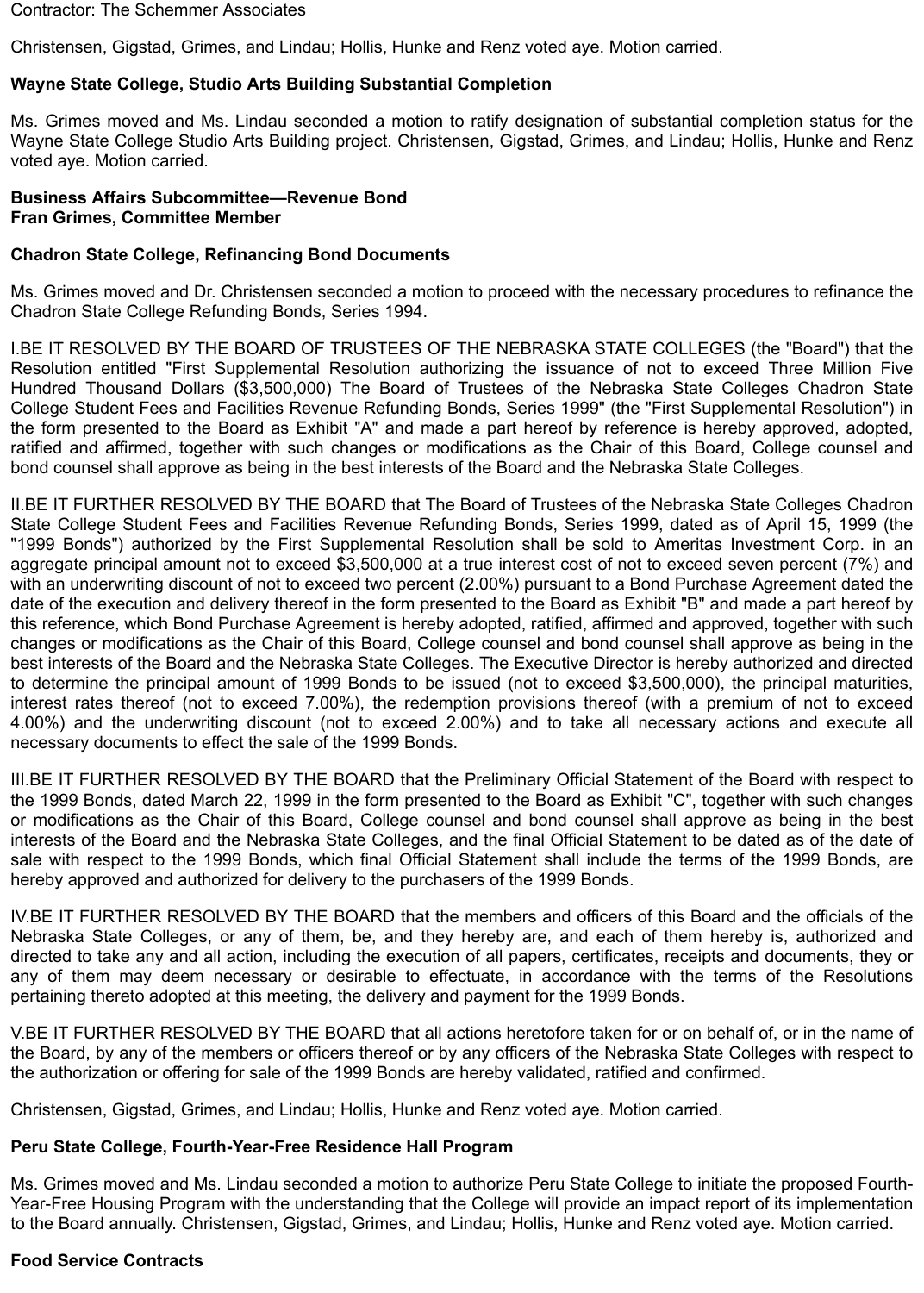Ms. Grimes moved and Dr. Christensen seconded a motion to approve the 1999-00 food service contract recommendations submitted by the State College as follows:

Chadron State College – Chartwells Peru State College – Sodexho-Marriott, Inc. Wayne State College – Chartwells

Christensen, Gigstad, Grimes, and Lindau; Hollis, Hunke and Renz voted aye. Motion carried.

# **Room and Board Rates**

Ms. Grimes moved and Ms. Lindau seconded a motion to approve the 1999-00 room and board rate proposals as submitted by all three State Colleges. Christensen, Gigstad, Grimes, and Lindau; Hollis, Hunke and Renz voted aye. Motion carried.

# **Contingency Maintenance Requests**

Ms. Grimes moved and Ms. Lindau seconded a motion to approve the contingency maintenance requests submitted by the State Colleges as follows:

### CHADRON STATE COLLEGE CHADRON, NE RESOLUTION TO WITHDRAW FUNDS

WHEREAS, Section 3.8 of Article III of the Student Fee and Facilities Revenue Bonds, Series 1994, Resolution dated April 1, 1994, states that the Board may expend funds from the Chadron State College Surplus Fund for purposes of "making any extraordinary repairs, renewals, replacements, renovations, equippings and furnishings to the Facilities," and,

WHEREAS, certain repairs, remodeling and furnishings are required in the revenue bond facilities at Chadron State College in order to maintain the maximum use and occupancy of the facilities, and,

WHEREAS, there is on deposit with Norwest Bank Nebraska, N. A. Omaha, Nebraska, Trustee, as of February 28, 1999, \$856,366.50 in the Surplus Fund, therefore,

BE IT RESOLVED that the Board of Trustees of the Nebraska State Colleges, in compliance with Section 3.8 of Article III of the Resolution dated April 1, 1994, does and hereby directs Norwest Bank Nebraska, N. A. Omaha, Nebraska to pay appropriate orders out of the Series 1994 Surplus Fund for the following:

| 1. Andrews Hall Bathroom                                               | \$45,000  |
|------------------------------------------------------------------------|-----------|
| 2. Andrews Hall Replace Various Furniture & Misc. Room<br><b>Needs</b> | 6,000     |
| 3. Edna Work Wing Bathroom                                             | 10,000    |
| 4. High Rise Replace Various Furniture & Misc. Room<br><b>Needs</b>    | 20,000    |
| 5. High Rise Floor Covering                                            | 10,000    |
| 6. Kent Hall Replace Various Furniture & Misc. Room Needs              | 6,000     |
| 7. Parking Lot #1 Centrally Located Parking Lot                        | 19,000    |
| 8. Parking Lot #2 Southeast Corner of Campus                           | 90,000    |
| 9. Parking Lots Lighting and Misc.                                     | 41,000    |
| 10. Sparks Hall Sofit Repair                                           | 10,000    |
| 11. Sparks Hall Replace Various Furniture & Misc. Room<br><b>Needs</b> | 2,000     |
| 12. West Court Interior Design/Professional Consultant                 | 10,000    |
| 13. West Court Replace Various Furniture & Misc. Room<br><b>Needs</b>  | 4,000     |
| TOTAL - Not-to-Exceed -                                                | \$273,000 |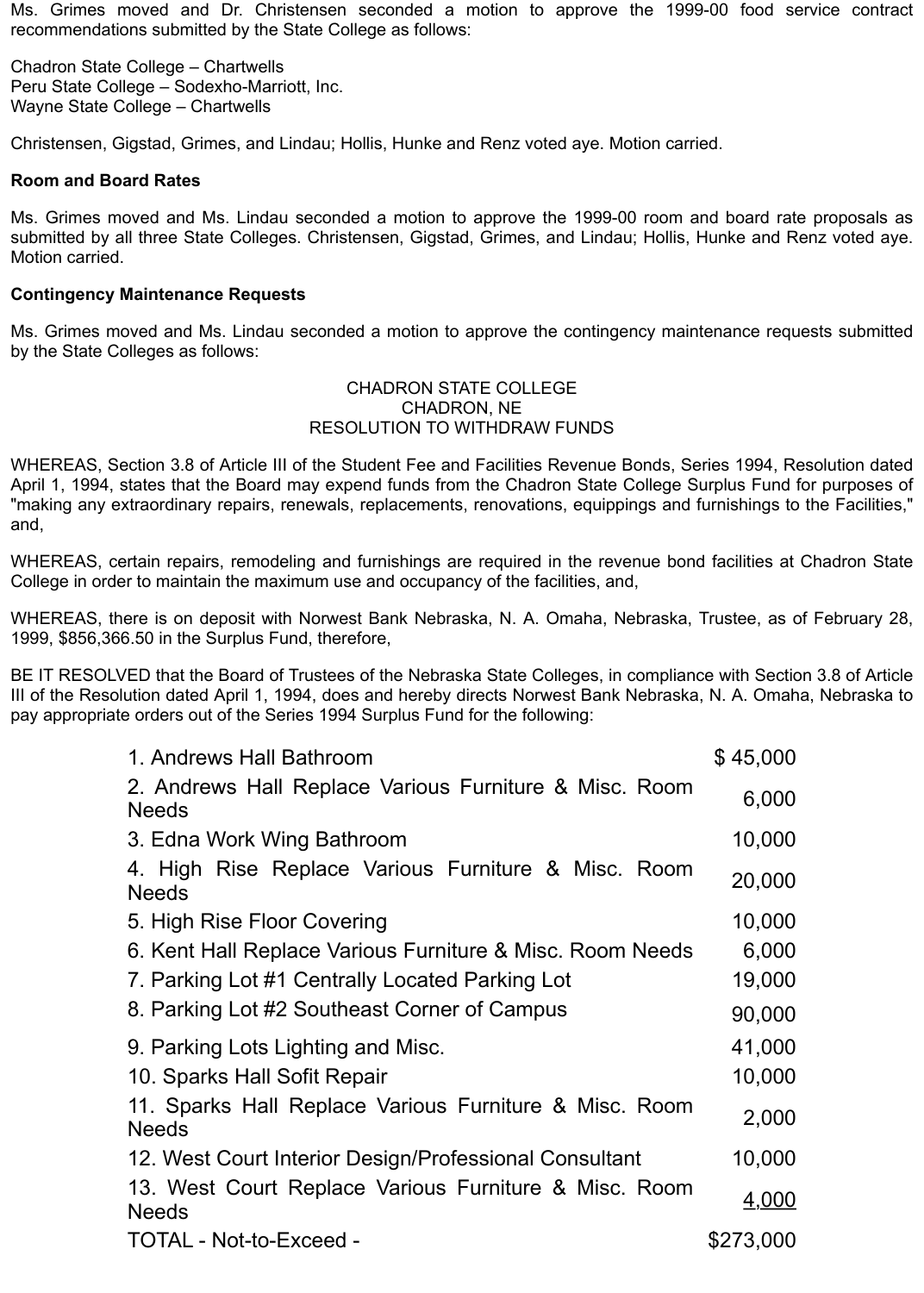#### **CERTIFICATE**

I, the undersigned, Carrol Krause, being duly appointed Secretary of the Board of Trustees of the Nebraska State Colleges, hereby certify that the foregoing Resolution was adopted in a regularly called meeting of April 1, 1999.

IN WITNESS WHEREOF, I have hereunto affixed my signature this 1st day of April, 1999.

/s/Carrol Krause

# CHADRON STATE COLLEGE CHADRON, NE RESOLUTION TO WITHDRAW FUNDS

WHEREAS, Section 3.8 of Article III of the Student Fee and Facilities Revenue Bonds, Series 1994, Resolution dated April 1, 1994, states that the Board may expend funds from the Chadron State College Surplus Fund for purposes of "making any extraordinary repairs, renewals, replacements, renovations, equippings and furnishings to the Facilities," and,

WHEREAS, certain repairs, remodeling and furnishings are required in the revenue bond facilities at Chadron State College in order to maintain the maximum use and occupancy of the facilities, and,

WHEREAS, there is on deposit with Norwest Bank Nebraska, N. A. Omaha, Nebraska, Trustee, as of February 28, 1999, \$856,366.50 in the Surplus Fund, therefore,

BE IT RESOLVED that the Board of Trustees of the Nebraska State Colleges, in compliance with Section 3.8 of Article III of the Resolution dated April 1, 1994, does and hereby directs Norwest Bank Nebraska, N. A. Omaha, Nebraska to pay appropriate orders out of the Series 1994 Surplus Fund for the following:

| 1. Crites Hall Elevator Project | \$130,000 |
|---------------------------------|-----------|
| TOTAL - Not-to-Exceed           | \$130,000 |

# **CERTIFICATE**

I, the undersigned, Carrol Krause, being duly appointed Secretary of the Board of Trustees of the Nebraska State Colleges, hereby certify that the foregoing Resolution was adopted in a regularly called meeting of April 1, 1999.

IN WITNESS WHEREOF, I have hereunto affixed my signature this 1st day of April, 1999.

/s/Carrol Krause

### PERU STATE COLLEGE PERU, NEBRASKA RESOLUTION TO WITHDRAW FUNDS

WHEREAS, Section 3.10 of Article III of the Student Fee and Facilities Revenue Bonds, Series 1964, Resolution dated November 1, 1964, states that the Board may expend funds from the Peru State College Surplus Fund for purposes of "making any extraordinary repairs, renewals, replacements, renovations, equippings and furnishings to the Facilities," and,

WHEREAS, certain repairs, remodeling and furnishings are required in the revenue bond facilities at Peru State College in order to maintain the maximum use and occupancy of the facilities, and,

WHEREAS, there is on deposit with Norwest Bank Nebraska, N. A. Omaha, Nebraska, Trustee, as of February 28, 1999, \$443,659.37 in the Surplus Fund, and in addition on June 30, 1999, \$193,093.75 from the 1964/66 Bond and Interest Reserve Fund will be deposited into the Surplus Fund, therefore

BE IT RESOLVED that the Board of Trustees of the Nebraska State Colleges, in compliance with Section 3.10 of Article III of the Resolution dated November 1, 1964, does and hereby directs Norwest Bank Nebraska, N. A. Omaha, Nebraska to pay appropriate orders out of the Series 1964 Surplus Fund for the following:

| 1. Campus Fire and Life Safety              | \$20,000 |
|---------------------------------------------|----------|
| 2. Campus Water Softener Repair/Maintenance | 5.000    |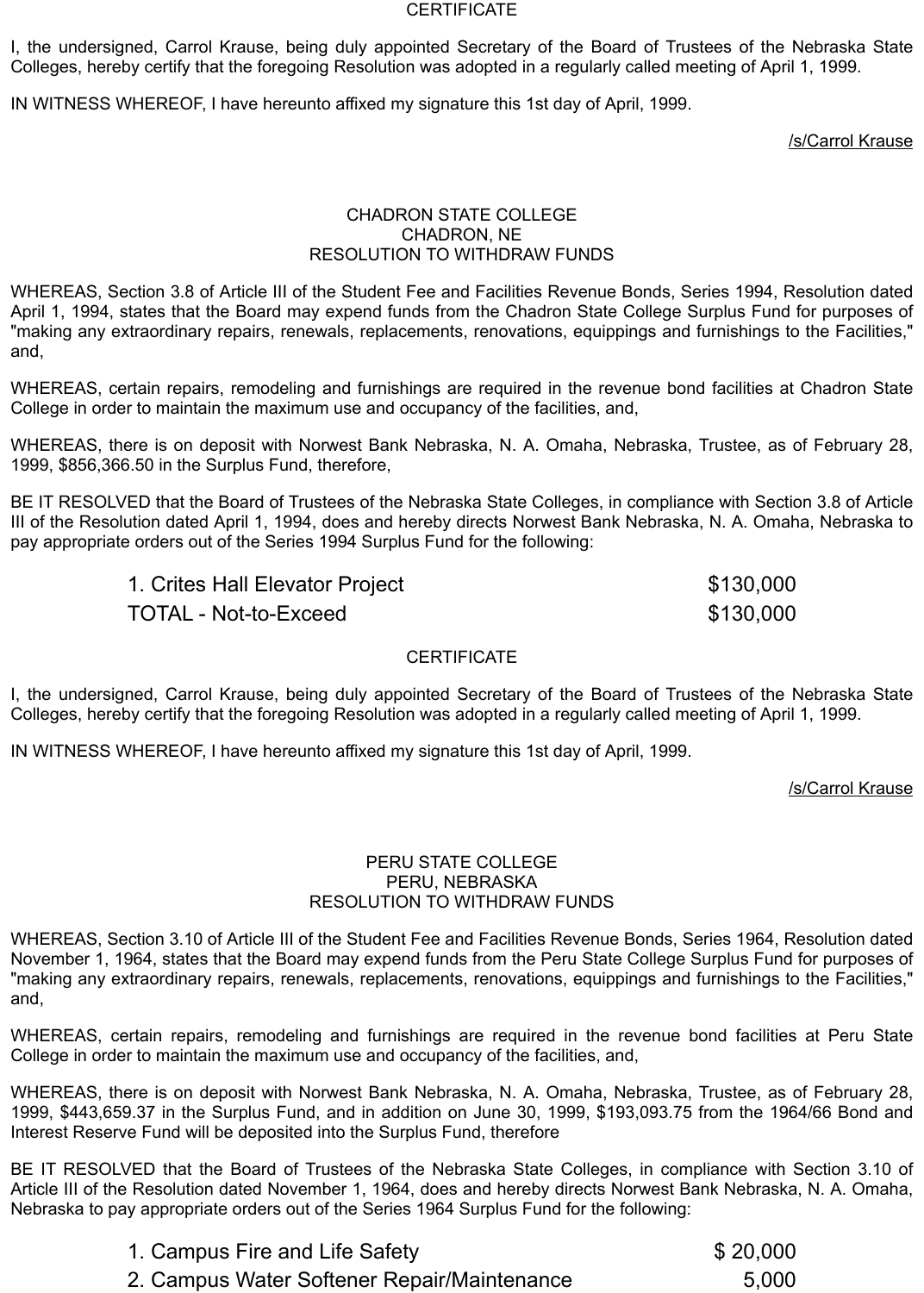| 3. Davidson-Palmer Roof Replacement                                                               | 65,000        |
|---------------------------------------------------------------------------------------------------|---------------|
| 4. Nicholas-Pate Roof Replacement                                                                 | 65,000        |
| 5. Delzell Hall Roof Replacement                                                                  | 30,000        |
| 6. Delzell Hall Laundry Room-New Electrical Panel                                                 | 4,500         |
| 7. Oak Hill & Student Center Parking Improvements                                                 | 15,000        |
| 8. Centennial Complex Replace Carpet (Phase 2)                                                    | 20,000        |
| 9. Centennial Complex New Room Furnishings                                                        | 79,220        |
| 10. Student Center Food Service Equipment                                                         | 30,000        |
| 11. Morgan Hall New Room Furnishings                                                              | 26,000        |
| 12. Residence Halls Painting of Rooms and Hallways                                                | 10,000        |
| 13. Residence Halls New Room Furnishings for Public<br>Areas                                      | 12,780        |
| 14. Residence Halls Student Center Folding Tables<br><b>Mattress Covers &amp; Shower Curtains</b> | <u>17,500</u> |
| TOTAL                                                                                             | \$400,000     |
|                                                                                                   |               |

# **CERTIFICATE**

I, the undersigned, Carrol Krause, being duly appointed Secretary of the Board of Trustees of the Nebraska State Colleges, hereby certify that the foregoing Resolution was adopted in a regularly called meeting of April 1, 1999.

IN WITNESS WHEREOF, I have hereunto affixed my signature this 1st day of April, 1999.

/s/Carrol Krause

# WAYNE STATE COLLEGE WAYNE, NEBRASKA RESOLUTION TO WITHDRAW SURPLUS FUNDS

WHEREAS, Section 3.8 (3) of Article III of the Student Fees and Facilities Revenue Bonds, Series of 1988, Resolution dated October 1, 1988, states that the Board may expend funds from Wayne State college Surplus Fund for purposes of "making any extraordinary repairs, renewals, replacements, renovations, equippings and furnishings to the Facilities", and,

WHEREAS, certain repairs, remodeling and furnishings are required in the revenue bond facilities at Wayne State College in order to maintain the maximum use and occupancy of the facilities, and,

WHEREAS, there is on deposit with Norwest Bank Nebraska, N. A., Omaha, Nebraska, Trustee, as of February 28, 1999, \$2,438,989.55 in the Surplus Fund, therefore,

BE IT RESOLVED, that the Board of Trustees of the Nebraska State Colleges, in compliance with Section 3.8 (3) of Article III of the Resolution dated October 1, 1988, does and hereby directs Norwest Bank, N.A., Omaha, Nebraska, to pay appropriate orders out of the Series 1988 Surplus Fund for the following:

| 1. Campus wide Sidewalk Replacement                                                            | \$10,000                                |
|------------------------------------------------------------------------------------------------|-----------------------------------------|
| 2. Bowen Hall Shower Faucet Replacement                                                        | 12,000                                  |
| 3. Bowen Hall Door/Lock Replacement                                                            | 22,000                                  |
| 4. Parking Lot #7 Reconstruct                                                                  | 65,000                                  |
| 5. Recreation Center Recreation Equipment                                                      | 10,000                                  |
| 6. Recreation Center Floor Scrubber                                                            | 17,500                                  |
| 7. Residence Halls Computer Network Expansion                                                  | 80,000                                  |
| 8. Residence Halls Mattress Replacement                                                        | 12,000                                  |
| $\Omega$ , $\Omega$ is the $\Omega$ contract of the state of $\Omega$ is the state of $\Omega$ | $\lambda$ $\lambda$ $\lambda$ $\lambda$ |

9. Student Center Food Service Equipment 11,500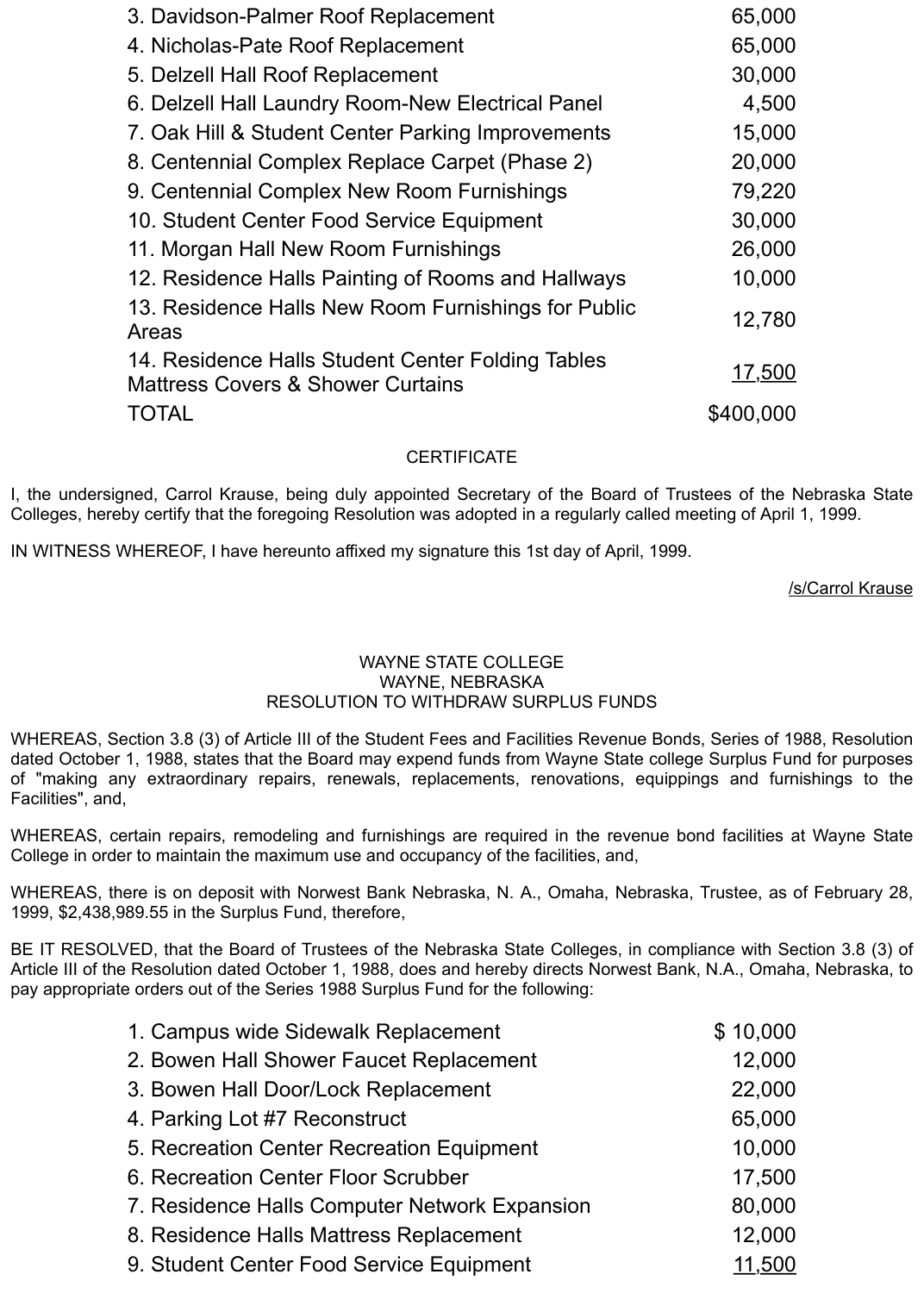# **CERTIFICATE**

I, the undersigned, Carrol Krause, being duly appointed Secretary of the Board of Trustees of the Nebraska State Colleges, hereby certify that the foregoing Resolution was adopted in a regularly called meeting of April 1, 1999.

IN WITNESS WHEREOF, I have hereunto affixed my signature the 1st day of April, 1999.

/s/Carrol Krause

### WAYNE STATE COLLEGE WAYNE, NEBRASKA RESOLUTION TO WITHDRAW SURPLUS FUNDS

WHEREAS, Section 3.8 (3) of Article III of the Student Fees and Facilities Revenue Bonds, Series of 1988, Resolution dated October 1, 1988, states that the Board may expend funds from Wayne State college Surplus Fund for purposes of "making any extraordinary repairs, renewals, replacements, renovations, equippings and furnishings to the Facilities", and,

WHEREAS, certain repairs, remodeling and furnishings are required in the revenue bond facilities at Wayne State College in order to maintain the maximum use and occupancy of the facilities, and,

WHEREAS, there is on deposit with Norwest Bank Nebraska, N. A., Omaha, Nebraska, Trustee, as of February 28, 1999, \$2,438,989.55 in the Surplus Fund, therefore,

BE IT RESOLVED, that the Board of Trustees of the Nebraska State Colleges, in compliance with Section 3.8 (3) of Article III of the Resolution dated October 1, 1988, does and hereby directs Norwest Bank, N.A., Omaha, Nebraska, to pay appropriate orders out of the Series 1988 Surplus Fund for the following:

| 1. Recreation Center Replace Sports Floor | \$160,000 |
|-------------------------------------------|-----------|
| <b>TOTAL</b>                              | \$160,000 |

# **CERTIFICATE**

I, the undersigned, Carrol Krause, being duly appointed Secretary of the Board of Trustees of the Nebraska State Colleges, hereby certify that the foregoing Resolution was adopted in a regularly called meeting of April 1, 1999.

IN WITNESS WHEREOF, I have hereunto affixed my signature the 1st day of April, 1999.

# /s/Carrol Krause

Christensen, Gigstad, Grimes, and Lindau; Hollis, Hunke and Renz voted aye. Motion carried.

# **Chadron State College, Reallocation of Contingency Maintenance Funds**

Ms. Grimes moved and Ms. Lindau seconded a motion to authorize Chadron State College to reallocate the following contingency maintenance funds:

\$15,000 from Resolution 4/97 (Residence Halls—Computer Network Devices) to Resolution 4/98 (Crites Hall-— Electrical Modernization). Christensen, Gigstad, Grimes, and Lindau; Hollis, Hunke and Renz voted aye. Motion carried.

# **Wayne State College, Reallocation of Contingency Maintenance Funds**

Ms. Grimes moved and Ms. Lindau seconded a motion to authorize Wayne State College to reallocate the following contingency maintenance funds:

\$15,000 from Resolution 5/96 item 2 (Morey and Bowen Hall—Roof Repairs) to Resolution 5/96 item 8 (Food Service Equipment). Christensen, Gigstad, Grimes, and Lindau; Hollis, Hunke and Renz voted aye. Motion carried.

# **Peru State College, Bond Anticipation Notes Resolution**

Ms. Erin Sayer, Director of Residence Life at Peru State College, discussed the need to make additional repairs and upgrades to the residence halls if the college is going to be able to increase its occupancy and raise its revenue stream from its residence halls operations. She reported on campus group meetings where discussions focused on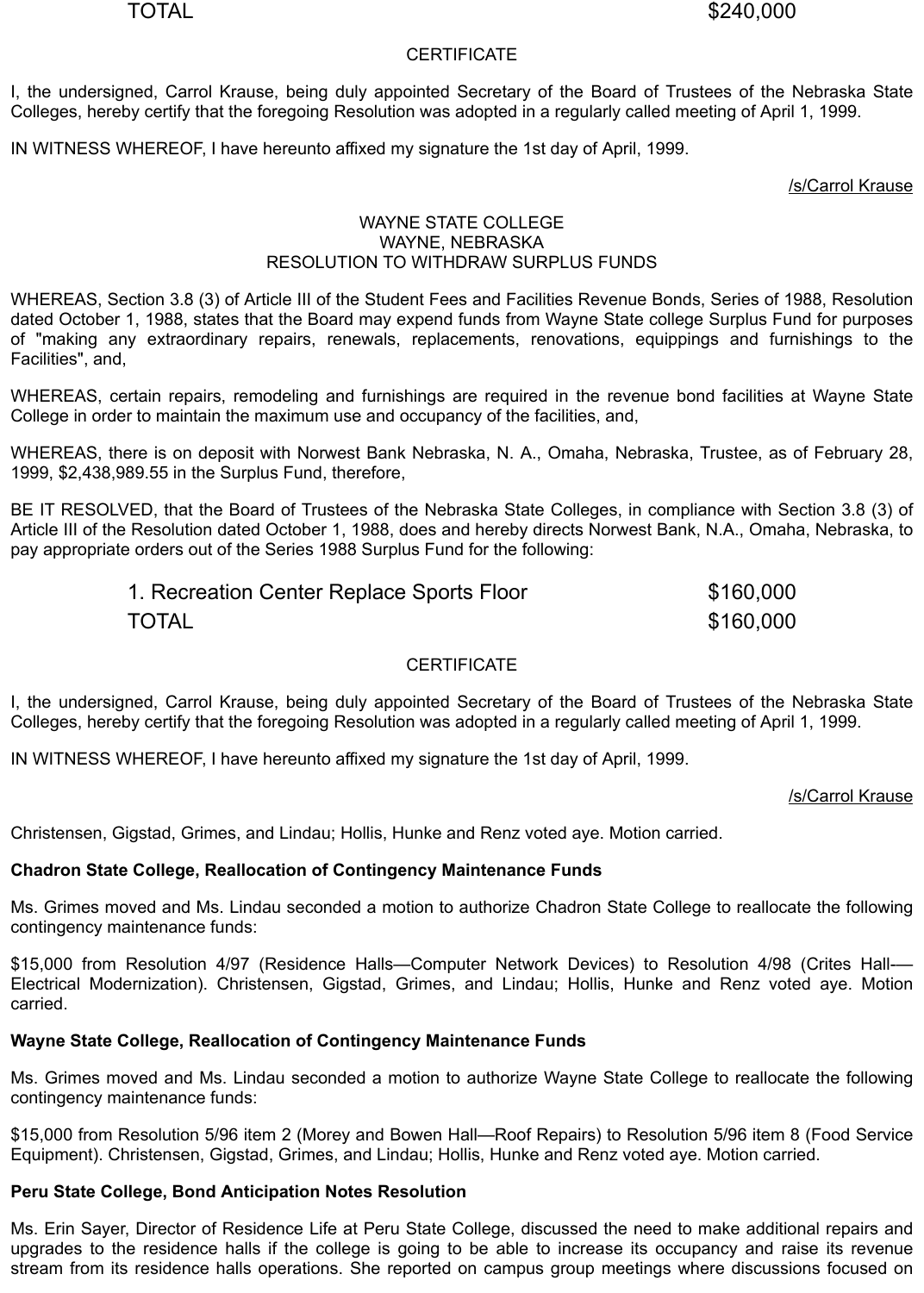critical dormitory projects needed to retain students presently living on-campus and to assist in the recruitment of others. She explained that traditional students are looking for apartment-style living and one of the proposed projects would reconfigure some single rooms into apartments in the Centennial Complex. In addition, the installation of computer hookups and access to the Internet in the residence halls would help meet some of the demands of students living in on-campus housing. Another project, the installation of new heating/cooling systems in the Complex would allow the campus to host summer conferences and camps, which cannot be done currently without an air-conditioned housing facility. This additional activity would also create more funds and provide a quicker payback on the improvements being proposed.

Ms. Grimes moved and Dr. Christensen seconded a motion to approve a resolution authorizing the issuance of \$1,500,000 of the Board's Peru State College Student Fees and Revenue Bond Anticipation Notes (Residence Halls Renovation), Series 1999, to be issued in 1999 and made payable in 2004.

WHEREAS, the Board of Trustees of the Nebraska State Colleges, a body corporate and governmental division and instrumentality of the State of Nebraska (hereinafter referred to as the "Board"), is authorized, under and pursuant to the provisions of Section 1 of Article XIII of the Constitution of the State of Nebraska and Sections 85-403 to 85-411, Reissue Revised Act of Nebraska, 1943, as amended (the "Act") to construct, purchase or otherwise acquire, remodel, repair, furnish and equip student unions or centers for other activities of the students under its control including the institution known and designated as Peru State College, and of the other purposes specified in the Act, on real estate then owned or controlled by the Board, or on real estate purchased, leased or otherwise acquired for such purposes and to pay the cost thereof, including such real estate by issuing revenue bonds payable solely out of its revenues other than funds derived from taxation; and

WHEREAS, the Board has heretofore adopted under the Act its Resolution dated as of November 1, 1964 (hereinafter referred to as the "Resolution") authorizing the issuance of its revenue bonds to finance the construction or acquisition and furnishing and equipping of buildings and facilities of the type specified in the Act as now in effect or as hereafter amended from time to time; and

WHEREAS, certain repairs, remodeling and furnishings are required in the revenue bond facilities at Peru State Colleges in order to maintain the maximum use and occupancy of the facilities; and

WHEREAS, Article VIII of the Resolution authorizes the adoption of resolutions supplemental to the Resolution without the consent or concurrence of the holder of any Bond or Bond Anticipation Obligations, which shall not adversely affect the rights of the holders of the Bonds or Bond Anticipation Obligations then outstanding; and

WHEREAS, The Board acting in its own behalf in accordance with the provisions of the Act has determined that it is advisable and in the best interests of the Board to authorize the issuance, in accordance with the provisions of the Act and said Article VIII of the Resolution, of Bond Anticipation Notes of the Board for the purpose of providing funds for the renovation, repair and equipping of the residence halls at Peru State College in Peru, Nebraska, under the terms and conditions set forth herein.

NOW THEREFORE, BE IT RESOLVED BY THE BOARD OF TRUSTEES OF THE NEBRASKA STATE COLLEGES, (the Board) that this resolution authorizing the issuance of not to exceed One Million Five Hundred Thousand Dollars (\$1,500,00) of the Board's Peru State College Student Fees and Revenue Bond Anticipation Notes (Residence Halls Renovation), Series, 1999, to be issued in 1999, and made payable in 2004, are hereby approved.

I, the undersigned, Carrol Krause, being duly appointed Secretary of the Board of Trustees of the Nebraska State Colleges, hereby certify that the foregoing Resolution was adopted in a regularly called meeting of April 1, 1999

IN WITNESS WHEREOF, I have hereunto affixed my signature this lst day of April, 1999.

/s/Carrol Krause

Christensen, Gigstad, Grimes, and Lindau; Hollis, Hunke and Renz voted aye. Motion carried.

#### **Legislative Subcommittee**

Dr. Krause provided an update on Legislative Bills of interest to the State College System. Of particular note, LB 816 (proposes to change the statewide comprehensive plan for postsecondary education) may be moved out of Committee to the floor for discussion.

#### **INFORMATION ITEMS**

# **AGB Conference Report**

Dr. Gigstad gave a brief report on his attendance at the Association of Governing Boards conference held in Seattle, March 27-30.